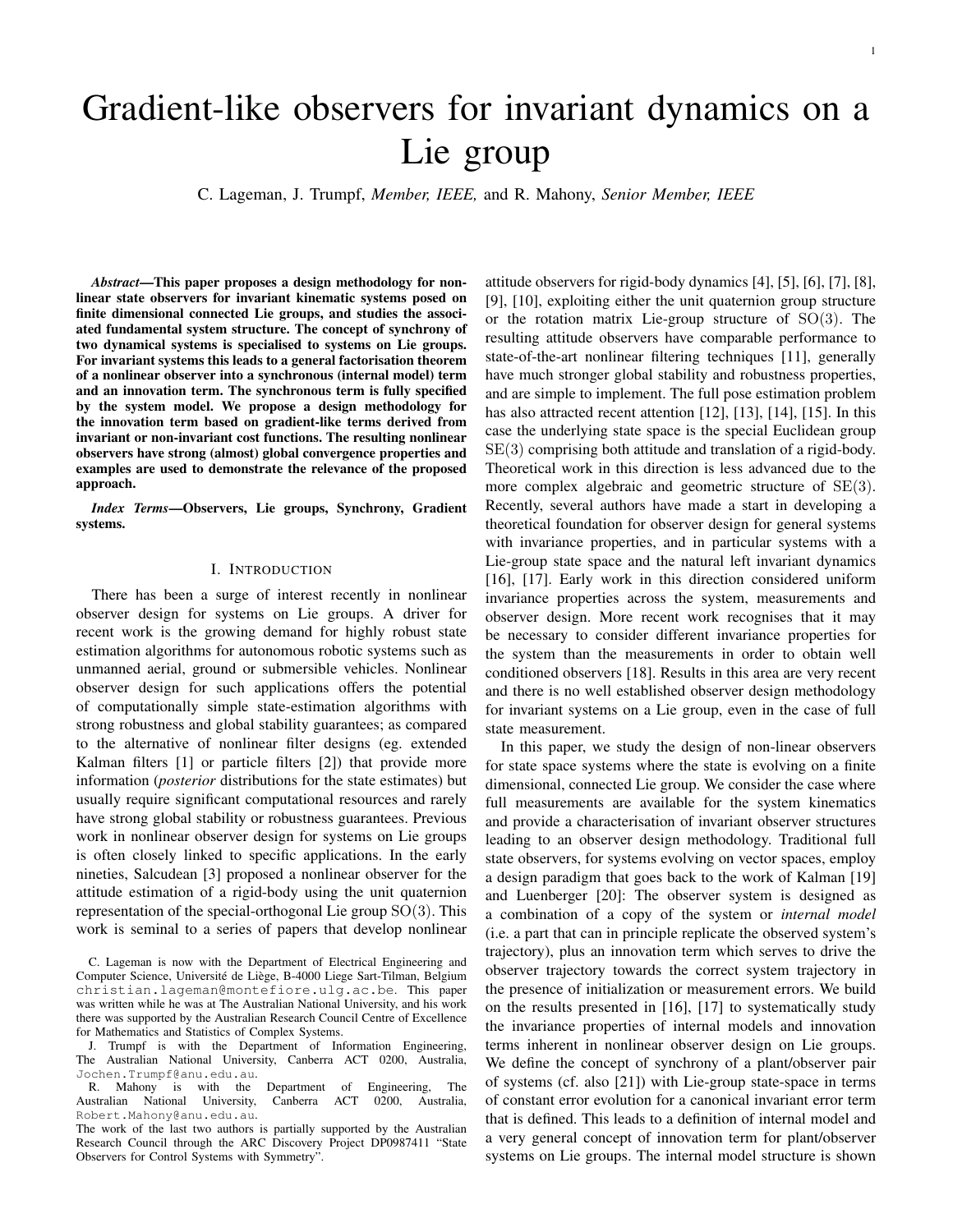to be a copy of the invariant plant dynamics. To design the innovation term, we utilise gradient like driving terms derived from algebraic cost functions on the Lie group. Under mild assumptions, we prove almost global exponential convergence of the resulting observers and provide example derivations for the important applications of attitude and pose observer design for rigid-body kinematics. Finally, we link gradient like dynamics of the canonical error back to a specific structure of the observer consisting of a synchronous term (internal model) and a gradient-like innovation term. Thus, the paper provides a coherent theory of nonlinear observer design for systems with left (resp. right) invariant kinematics on a Lie group for which one has a right (resp. left) invariant Morse-Bott cost function and full measurements.

After the introduction, Section II provides an overview of the systems considered and notation used. Section III introduces the concept of synchrony, defines left and right invariant errors, and proves some results concerning the canonical nature of invariant errors. Section IV defines a concept of internal model and innovation term for systems on Lie groups. Section V goes on from the characterisation of observers to propose a specific design methodology based on using gradients of cost functions to define the innovation terms in the general observer structure defined in Section IV. Examples of observer designs on  $SO(3)$  and  $SE(3)$  are provided. The final technical section, Section VI, provides the link from gradient error dynamics back to the structure of the observer, confirming that the design methodology proposed in Section V is the only way to obtain the natural gradient error dynamics associated with a known cost function. A short paragraph of conclusions is also provided in Section VII.

A preliminary, short version of this paper has been presented at the MTNS 2008 [22].

## II. NOTATION AND PROBLEM FORMULATION

Let  $G$  be a finite dimensional, connected Lie group with Lie algebra  $g$ . Denote the identity element in  $G$  by  $e$ , and left and right multiplication with an element  $X \in G$  by  $L_X$ and  $R_X$ , respectively. The tangent space  $T_XG$  of G at X is represented by left or right translations of the Lie algebra, i.e.  $T_e L_X \mathfrak{g}$  or  $T_e R_X \mathfrak{g}$ . We use the simplified notation  $Xv$  for vectors  $T_eL_Xv \in T_XG$  and vX for vectors  $T_eR_Xv \in T_XG$ with  $v \in \mathfrak{g}$ . Furthermore, we assume that there is a Riemannian metric  $\langle \cdot, \cdot \rangle$  on G. Some of the results presented in the paper will depend on invariance properties of the metric, however, these will be stated explicitly where required and there are no general assumptions made regarding invariance of the metric. We use the norm  $||v||^2 = \langle v, v \rangle$  for  $v \in \mathfrak{g}$ .

Consider a left invariant system on  $G$  of the form

$$
\dot{X} = Xu,\tag{1}
$$

where  $u: \mathbb{R} \to \mathfrak{g}$  is a function termed the input signal. An input  $u$  of system (1), or of a general system, is called *admissible* if corresponding solutions for the system exist for all initial values and all initial times, and if these solutions are unique, continuously differentiable and exist for all time. The system (1) has an equivalent right invariant representation

$$
\dot{X} = vX \tag{2}
$$

with  $v : \mathbb{R} \to \mathfrak{g}$  an admissible input. The input signals u and v for left and right invariant representations of the same system are related by  $v = T_X R_{X^{-1}} T_e L_X u = \text{Ad}_X u$ .

*Remark 1:* For many systems of practical interest, e.g. affinely bounded, smooth systems, there is always a "rich" set of admissible inputs (every continuous input is admissible in this case).

This paper discusses the design of observers that fuse potentially noisy measurements of the full state  $X$  and the full velocity  $u$  (resp.  $v$ ) into an estimate of the state  $X$ . Since we assume full state and full velocity measurements, observer existence will not be obstructed by unobservability.

*Example 2:* Consider the design of an observer to estimate the attitude of a rigid-body [4], [5], [6], [7], [8], [9], [10]. The attitude of the rigid body is an element of the special orthogonal group  $SO(3)$ , represented by real, orthogonal  $3 \times 3$ matrices. The Lie algebra of  $SO(3)$ , denoted  $\mathfrak{so}(3)$ , is the set of real, skew-symmetric  $3 \times 3$  matrices. The derivative of a curve  $R: \mathbb{R} \to SO(3)$  coincides with its derivative in  $\mathbb{R}^{3 \times 3}$ . The maps  $T_R L_S$ :  $R\Omega \mapsto SR\Omega$  and  $T_R R_S$ :  $R\Omega \mapsto R\Omega S$ are given by left and right multiplication of the matrices in  $T_R$  SO(3) with S, respectively. The tangent spaces  $T_R$  SO(3) are identified with

$$
T_R\,\mathrm{SO}(3) \equiv \{R\Omega \mid \Omega \in \mathfrak{so}(3)\} \subset \mathbb{R}^{3 \times 3}.
$$

The special orthogonal group has a bi-invariant Riemannian metric induced by the Euclidean metric on  $\mathbb{R}^{3\times3}$ , i.e.  $\langle R\Omega, R\Pi \rangle = \text{tr}(\Omega^{\dagger} \Pi).$ 

Consider the left invariant dynamics

$$
\dot{R}=R\Omega
$$

on SO(3) with  $\Omega \colon \mathbb{R} \to \mathfrak{so}(3)$  admissible. This system models the kinematics of the attitude  $R$  of a coordinate frame fixed to a rigid body in 3D-space relative to an inertial frame. Here,  $\Omega \in \mathfrak{so}(3)$  encodes the angular velocity  $\omega \in \mathbb{R}^3$  of the rigidbody measured in the body-fixed frame,

$$
\Omega = \left( \begin{array}{ccc} 0 & -\omega_3 & \omega_2 \\ \omega_3 & 0 & -\omega_1 \\ -\omega_2 & \omega_1 & 0 \end{array} \right).
$$

In robotic applications, measurements of the attitude  $R$  are provided by exteroceptive sensor systems such as magnetometers, accelerometers (measuring gravity) and vision systems. The measurement of  $\Omega$  is typically obtained from on-board gyrometer systems.

*Example 3:* The above example can easily be extended to model the full pose of a rigid-body, including the position  $p$ in 3D-space, by considering invariant systems on the special Euclidean group SE(3) [12], [13], [14], [15]. The special Euclidean group  $SE(3)$  has a representation as a semidirect product [23] of SO(3) and  $\mathbb{R}^3$ 

$$
SE(3) = \{ (R, p) \mid R \in SO(3), p \in \mathbb{R}^3 \},
$$

where the group product is given by

$$
(R, p)(S, q) = (RS, p + Rq).
$$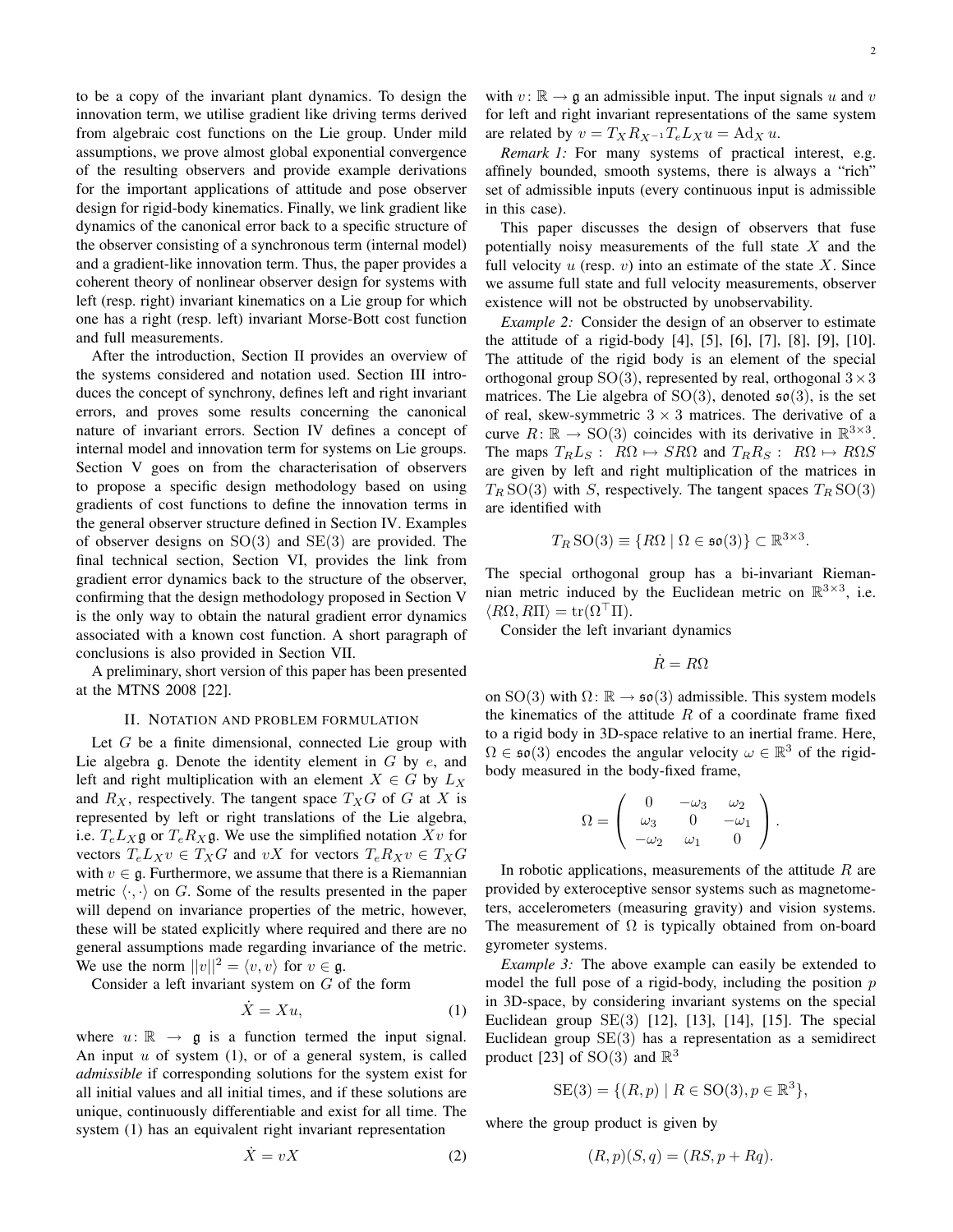Recall the shorthand notation

$$
T_e L_{(R-p)} (\Omega \ V) = (R \ p) (\Omega \ V)
$$

with  $(R \mid p) \in SE(3)$  and  $(\Omega \mid V) \in \mathfrak{se}(3)$  and consider the left invariant system

$$
\frac{\mathrm{d}}{\mathrm{d}t}\begin{pmatrix}R(t)&p(t)\end{pmatrix} = \begin{pmatrix}R&p\end{pmatrix}\begin{pmatrix}\Omega&V\end{pmatrix} = \begin{pmatrix}R\Omega&RV\end{pmatrix}
$$

with  $\Omega: \mathbb{R} \to \mathfrak{so}(3)$  and  $V: \mathbb{R} \to \mathbb{R}^3$  admissible. Here, V is the linear velocity of the rigid-body measured in the bodyfixed frame.

In robotic applications, the measurement of  $p$  is provided by exteroceptive sensor systems such as GPS (global positioning systems), radar or vision systems. The measurement of linear velocity  $V$  is more challenging as there are few sensor systems that directly measure linear velocity. Typical measurement systems depend on fusing differentiated exteroceptive position measurements with integration of accelerometer measurements.

The two examples (Examples 2 and 3) provide an excellent means to demonstrate the structure of the design principles proposed in this paper and indicate the relevance of the results to real-world engineering problems. It is not the purpose of this paper, however, to enter into the details of the practical implementation of the proposed observers for a real world system and we will not consider issues such as choice of sensor systems or characterisation of noise any further than the brief discussion above and a couple of remarks later in the paper.

#### III. SYNCHRONY AND ERROR FUNCTIONS

In this section, we introduce the general concept of *synchrony* between pairs of systems that evolve on a given Lie group  $G$  and have a common input. Loosely, synchrony refers to an equivalence, but not equality, of trajectories of two dynamical systems. More formally, we will define synchrony of two systems in terms of an *error function* E that allows instantaneous comparisons between the system trajectories. The pair of systems is called E*-synchronous* if the error E is constant along pairs of corresponding trajectories. We show that synchronous invariant systems on Lie-groups have a particular structure and that the error function  $E$  associated with invariant synchronous systems is also structurally constrained.

Consider a pair of systems on  $G$  driven by the same, jointly admissible input  $u$ 

$$
\dot{X} = F_X(X, u, t),\tag{3}
$$

$$
\dot{\hat{X}} = F_{\hat{X}}(\hat{X}, u, t)
$$
\n(4)

with  $F_X, F_{\hat{X}}$ :  $G \times \mathfrak{g} \times \mathbb{R} \to TG$ ,  $F_X(X, u, t) \in T_XG$  and  $F_{\hat{X}}(\hat{X}, u, t) \in T_{\hat{X}}G$ . The solutions of (3) and (4) are denoted by  $X(t; X_0, u)$  and  $\hat{X}(t; \hat{X}_0, u)$ , respectively.

*Definition 4:* Consider the systems (3) and (4). Let  $E: G \times$  $G \to M$  be a smooth *error function*, M a smooth manifold. The systems (3) and (4) are said to be E*-synchronous* if for all  $u_0 \in \mathfrak{g}$  and  $t_0 \in \mathbb{R}$  there exists a jointly admissible input  $u: \mathbb{R} \to \mathfrak{g}$  with  $u(t_0) = u_0$  and if for all jointly admissible

 $u: \mathbb{R} \to \mathfrak{g}$ , all initial values  $X_0, \hat{X}_0 \in G$  of (3) and (4) and all  $t \in \mathbb{R}$ 

$$
\frac{\mathrm{d}}{\mathrm{d}t}E(\hat{X}(t;\hat{X}_0,u),X(t;X_0,u))=0.
$$

*Remark 5:* A "rich" set of jointly admissible inputs is usually available in practical situations (cf. Remark 1).

Two particularly simple error functions on a Lie group G are the canonical *right invariant* error

$$
E_r(\hat{X}, X) := \hat{X} X^{-1}
$$
 (5)

and the canonical *left invariant* error

$$
E_l(\hat{X}, X) := X^{-1}\hat{X}.
$$
 (6)

Where the arguments  $\hat{X}$  and X are clear from the context we simply write  $E_r$  and  $E_l$ . The label "invariant" refers to simultaneous state space transformations of both systems. That is, for all  $X, X, S \in G$ , one has  $E_r(XS,XS) = E_r(X,X)$ and an analogous result for  $E_l$ .

*Remark 6:* Observe that both  $E_r$  and  $E_l$  are non-degenerate in the sense that the partial maps  $E(X, \cdot): G \to M$  and  $E(\cdot, X): G \to M$  are global diffeomorphisms (here,  $M = G$ ).

*Remark 7:* The error function E will not provide a direct quantitative measure of the observation error, but rather a means for the comparison of system and observer trajectories. This is analogous to the error  $e = \hat{x} - x$  in the classical linear observer theory [20]. Other than in the linear theory, there is no obvious *canonical* choice for this error, hence the discussion in this section. In the linear theory, a quantitative error measure is provided by the norm of e. In our context, this measure will be provided by a separate *cost function* f, cf. Section V below. Under suitable invariance assumptions, the cost function  $f$  can be expressed in terms of an invariant error  $E$ , thus mimicking the idea of taking the norm of  $e$ in the linear situation. The idea of invariant error measures, albeit on the output space instead of on the state space, has been extensively used in the work of Bonnabel et al. [17], [7], [16], [18]. The relevance of the concept of synchrony for observer design has been recognised more than a decade ago by Nijmeijer and Mareels [21].

The next proposition shows that any error  $E$  for which two *invariant* systems are E-synchronous, can be factored into one of the canonical invariant errors concatenated with a map from the Lie group into a manifold. Thus, the right and left invariant errors can be thought of as the fundamental error functions for pairs of invariant systems.

*Proposition 8:* Consider the pair of invariant systems on G

$$
\dot{X} = Xu,\tag{7}
$$

$$
\dot{\hat{X}} = \hat{X}u\tag{8}
$$

for common, jointly admissible inputs  $u: \mathbb{R} \to \mathfrak{g}$ . Let M be a smooth manifold. If there exists a smooth error function  $E: G \times G \to M$  such that the systems (7) and (8) are Esynchronous, then  $E$  has the form

$$
E(\hat{X}, X) = g(\hat{X}X^{-1}) = g(E_r(\hat{X}, X)),
$$

where  $g: G \to M$  is a smooth function.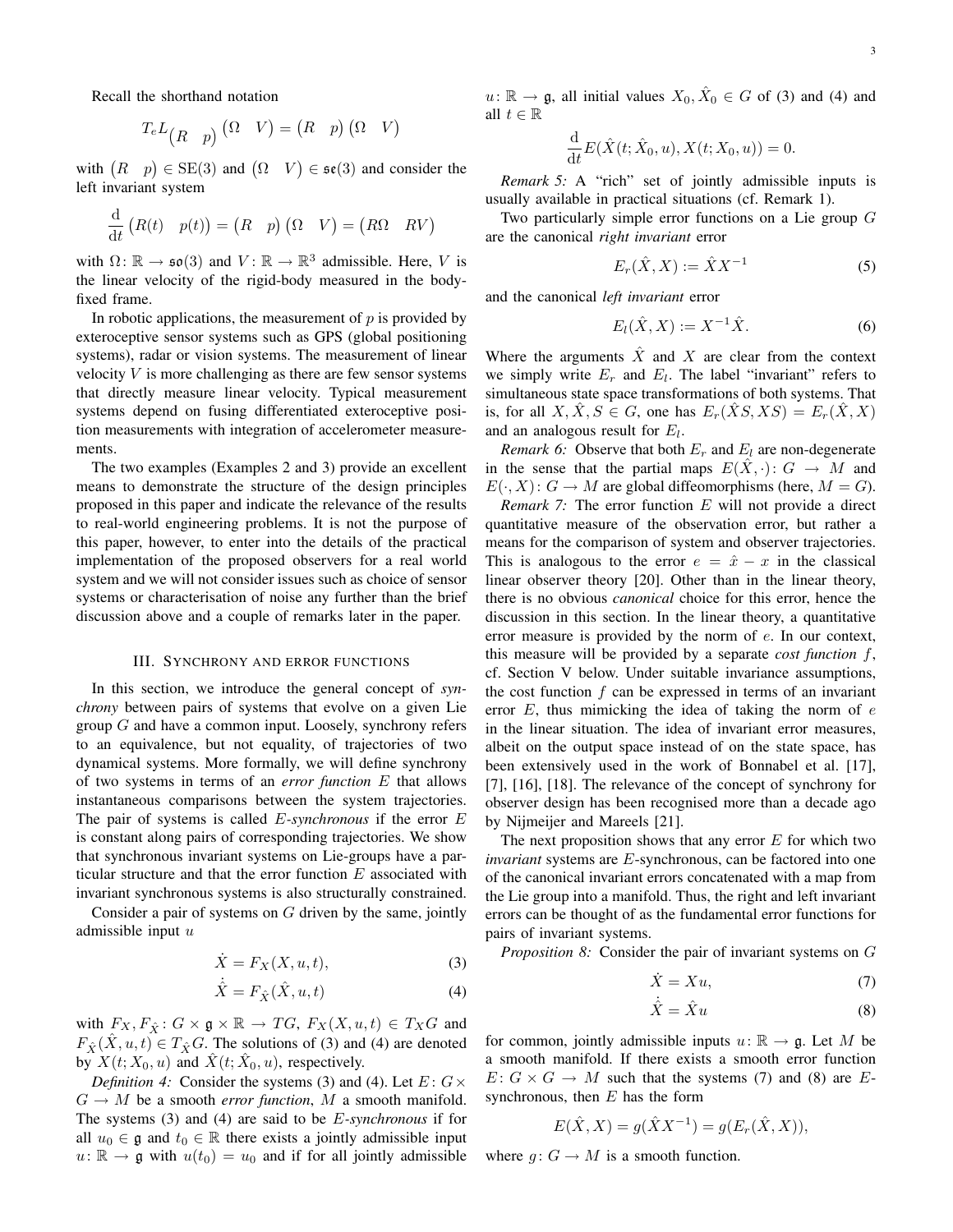The analogous result holds for right-invariant systems

$$
\dot{X} = vX
$$

$$
\dot{\hat{X}} = v\hat{X}.
$$

In that case one has

$$
E(\hat{X}, X) = g(X^{-1}\hat{X}) = g(E_l(\hat{X}, X)).
$$

*Proof:* Consider the pair of systems (7) and (8) and an error function E as above. Let  $X_0, \hat{X}_0, S \in G$  be arbitrary. Choose a smooth, bounded curve  $T: \mathbb{R} \to G$  with bounded derivatives such that  $T(0) = e$  and  $T(1) = S$ . Let  $(X, \hat{X})$ denote the solution of the pair of systems (7) and (8) for  $u(t) = T^{-1}(t)\dot{T}(t)$  and  $(\dot{X}, \dot{X})(0) = (X_0, \dot{X}_0)$ . Note that  $(X, \hat{X})(t) = (X_0 T(t), \hat{X}_0 T(t))$ . The error function E is constant on the trajectory  $(X, \hat{X})(t)$  and therefore  $E(\hat{X}_0, X_0) =$  $E(\hat{X}_0 S, X_0 S)$ . Since  $X_0, \hat{X}_0$  and S are arbitrary, the function  $E$  is right invariant under the action of  $G$ , i.e.

$$
E = E \circ R_S \text{ for all } S \in G.
$$

But this implies that  $E(\hat{X}, X) = E \circ R_{X^{-1}}(\hat{X}, X) =$  $E(\hat{X}X^{-1}, e)$  for all  $X, \hat{X} \in G$ . Hence E has the form  $E(\hat{X},X) = g(\hat{X}X^{-1})$  where  $g: G \to M$  is the smooth function  $g(Z) = E(Z, e)$ . The other case is proven by an analogous argument.

Given that the invariant errors  $E_l$  and  $E_r$  play such a key role in the analysis of invariant synchronous systems it is of interest to specialise the notion of synchrony introduced above to the canonical errors.

*Definition 9:* A pair of systems (3) and (4) is termed *right synchronous* if they are Er-synchronous and *left synchronous* if they are  $E_l$ -synchronous.

In the remainder of the section, we consider the structure of a pair of synchronous systems. We are interested in the case where the "first" system is left (resp. right) invariant (1) (resp. (2)). We consider a "partner" system that is either left or right synchronous and derive constraints on the structure of the partner system. The result will provide us with the first half of the template for the design of non-linear observers. The proof of the main result (Theorem 11) uses the following lemma.

*Lemma 10:* Let  $X : \mathbb{R} \to G$  and  $Y : \mathbb{R} \to G$  be two smooth curves. Then

$$
(X^{-1})Y = -T_{X^{-1}}R_YT_eL_{X^{-1}}T_XR_{X^{-1}}\dot{X} + T_YL_{X^{-1}}\dot{Y},
$$
  
\n
$$
\dot{Y}X^{-1} = T_YR_{X^{-1}}\dot{Y} - T_{X^{-1}}L_YT_eL_{X^{-1}}T_XR_{X^{-1}}\dot{X}.
$$

*Proof:* Recall that for the inverse function  $inv(X) = X^{-1}$ we have  $T_X$  inv =  $-T_X(L_{X^{-1}}R_{X^{-1}})$ . The equations for the derivatives now follow from the usual calculus rules for the multiplication on Lie groups.

*Theorem 11:* Consider the left invariant system (1) and let a second system be given by the general expression

$$
\dot{\hat{X}} = F_{\hat{X}}(\hat{X}, u, t). \tag{9}
$$

The systems (1) and (9) are right synchronous if and only if

$$
F_{\hat{X}}(\hat{X}, u, t) = \hat{X}u.
$$
 (10)

The systems are left synchronous if and only if

$$
F_{\hat{X}}(\hat{X}, u, t) = \hat{X} \operatorname{Ad}_{\hat{X}^{-1}X} u = \hat{X} \operatorname{Ad}_{E_l^{-1}} u. \tag{11}
$$

*Proof:* By Lemma 10 we have for jointly admissible inputs  $u(t)$  and the resulting trajectories  $X(t)$  of (1) and  $\hat{X}(t)$ of (9) that

$$
\begin{aligned} \dot{E_r} & = T_{\hat{X}} R_{X^{-1}} \dot{\hat{X}} - T_{X^{-1}} L_{\hat{X}} T_e L_{X^{-1}} T_X R_{X^{-1}} \dot{X} \\ & = T_{\hat{X}} R_{X^{-1}} F_{\hat{X}} (\hat{X}, u, t) \\ & - T_{X^{-1}} L_{\hat{X}} T_e L_{X^{-1}} T_X R_{X^{-1}} T_e L_X u \\ & = T_{\hat{X}} R_{X^{-1}} F_{\hat{X}} (\hat{X}, u, t) - T_{X^{-1}} L_{\hat{X}} T_e R_{X^{-1}} u \end{aligned}
$$

and

$$
\begin{split} \dot{E}_l &= -T_{X^{-1}} R_{\hat{X}} T_e L_{X^{-1}} T_X R_{X^{-1}} \dot{X} + T_{\hat{X}} L_{X^{-1}} \dot{\hat{X}} \\ &= -T_{X^{-1}} R_{\hat{X}} T_e L_{X^{-1}} T_X R_{X^{-1}} T_e L_X u \\ &\quad + T_{\hat{X}} L_{X^{-1}} F_{\hat{X}} (\hat{X}, u, t) \\ &= -T_{X^{-1}} R_{\hat{X}} T_e R_{X^{-1}} u + T_{\hat{X}} L_{X^{-1}} F_{\hat{X}} (\hat{X}, u, t). \end{split}
$$

Hence  $E_r$  is constant if and only if

$$
F_{\hat{X}}(\hat{X}, u, t) = T_e L_{\hat{X}} u = \hat{X} u.
$$

and  $E_l$  is constant if and only if

$$
F_{\hat{X}}(\hat{X}, u, t) = T_{X^{-1}\hat{X}} L_X T_{X^{-1}} R_{\hat{X}} T_e R_{X^{-1}} u
$$
  
=  $T_e L_{\hat{X}} A d_{\hat{X}^{-1}X} u = \hat{X} A d_{E_l^{-1}} u.$ 

The result now follows from the existence of a "rich" set of jointly admissible inputs.

In the case where the "first" system is right invariant the synchronous terms for the different errors are interchanged.

*Theorem 12:* Consider the right invariant system (2) and let a second system be given by

$$
\dot{\hat{X}} = F_{\hat{X}}(\hat{X}, v, t). \tag{12}
$$

The systems (2) and (12) are left synchronous if and only if

$$
F_{\hat{X}}(\hat{X}, v, t) = v\hat{X}.
$$

The systems are right synchronous if and only if

$$
F_{\hat{X}}(\hat{X}, v, t) = (\mathrm{Ad}_{\hat{X}X^{-1}} v) \hat{X} = (\mathrm{Ad}_{E_r} v) \hat{X}.
$$

It is interesting to observe that for a left invariant system (1) and choosing the right synchronous constraint, one obtains left invariant dynamics for the partner system (10). The dynamics (10) are highly desirable as the fundamental component of a non-linear observer design since they are independent of the observed system's state  $X$  and yet ensure that the observer dynamics "track" the system state. This contrasts to choosing the left synchronous constraint, where the resulting partner system structure (11) depends on the error  $E_l = X^{-1}\hat{X}$  that requires knowledge of the observed system's state  $X$  and cannot be implemented in a real observer system. Thus, it is natural to consider right invariant errors and right synchronicity when designing observers for left invariant systems (1); and viceversa for right invariant systems (2).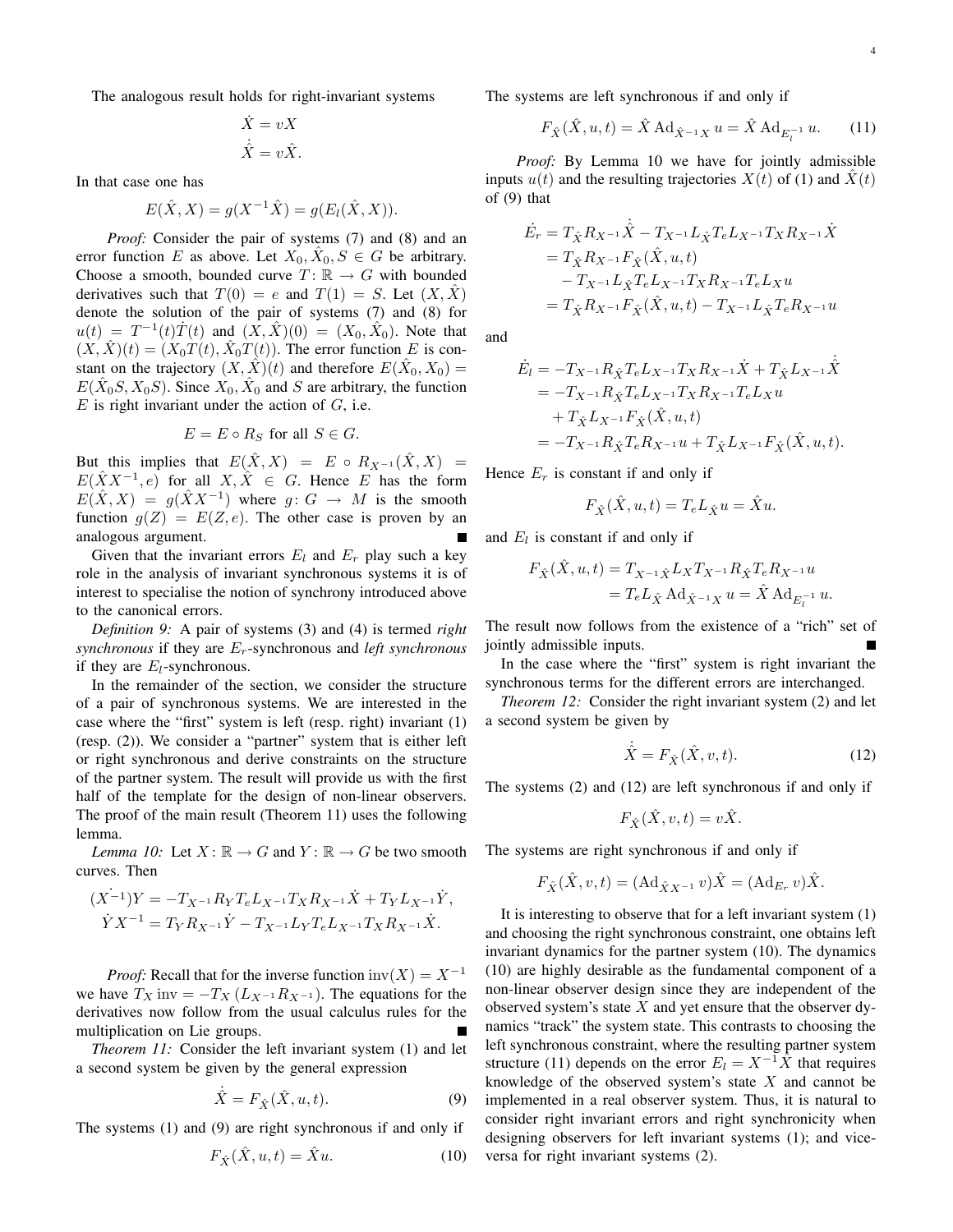## IV. INTERNAL MODELS AND INNOVATION TERMS

In this section, we define the concept of internal model specialised for systems on Lie groups. This definition is used to show that any observer of an invariant system on a Lie group containing an internal model of the observed system, can be split into a synchronous term, providing the internal model properties of the observer, and a second term that we identify as an innovation term. Thus, a natural approach to observer design is to *design* the observer as a sum of a synchronous (internal model) term plus an innovation term, analogous to the "internal model plus innovation term" design paradigm for linear systems.

While it is common to think of copies of plant dynamics embedded into regulators as internal models, see e.g. Wonham [24], this is a less common point of view in observer theory. In writing this paper, we were led to adopt such a perspective by the results presented and discussed in Section VI below. Apart from an internal model, a classical linear observer usually contains a second term, composed of an observer gain multiplying an (output) error term [20]. In light of our discussion in the previous section (cf. Remark 7), there is no obvious canonical choice for this second term in the context of this paper. We therefore study such terms *ab initio* and label them *innovation terms*, a terminology borrowed from filter design [19]. See Remark 19 in Section V below regarding the role of observer gains in our approach.

Consider an observed system

$$
\dot{X} = F_X(X, u, t) \tag{13}
$$

with  $F_X: G \times \mathfrak{g} \times \mathbb{R} \to TG$ ,  $F_X(X, u, t) \in T_XG$  and an observer

$$
\dot{\hat{X}} = F_{\hat{X}}(\hat{X}, Y, w, t)
$$
\n(14)

with  $F_{\hat{X}}$ :  $G \times G \times \mathfrak{g} \times \mathbb{R} \to TG$ ,  $F_{\hat{X}}(\hat{X}, Y, w, t) \in T_{\hat{X}}G$ . Note that the observer  $(14)$  has two inputs Y and w, with Y to be fed with measurements of X and  $w$  to be fed with measurements of u, respectively. The idea behind an internal model is that the observer should be able to replicate the exact trajectory of the observed system if it is provided with exact input information; that is, the actual initial condition of the observed system's state and exact measurements. There is no a priori requirement that the system and the observer are identical dynamical systems, only that they correspond along certain very specific trajectories.

To simplify terminology we will call an input  $u: \mathbb{R} \to \mathfrak{g}$ *jointly admissible* for (13) and (14) if u is admissible for (13) and the resulting trajectory  $(X(t), u(t))$  is admissible for (14).

*Definition 13:* Consider the pair of systems (13) and (14). One says that (14) has an *internal model* of (13) if for all  $u_0 \in \mathfrak{g}$  and  $t_0 \in \mathbb{R}$  there exists a jointly admissible input  $u: \mathbb{R} \to \mathfrak{g}$  with  $u(t_0) = u_0$  and if for all jointly admissible  $u: \mathbb{R} \to \mathfrak{g}, X_0 \in G$  and all  $t \in \mathbb{R}$ 

$$
\hat{X}(t; X_0, X(t; X_0, u), u) = X(t; X_0, u), \tag{15}
$$

where  $X(t; X_0, u)$  and  $\hat{X}(t; \hat{X}_0, Y, w)$  denote the solutions of (13) and (14), respectively.

Note that by Theorem 11 a right synchronous system for the left invariant system (1) has the form

$$
\dot{\hat{X}} = \hat{X}w\tag{16}
$$

with  $w = u$ . It is straightforward to verify that (16) has an internal model of the original left invariant system. The following result shows that any observer of a left invariant system containing an internal model can be split into two parts; the first of which is right synchronous with the original system, providing the internal model properties of the observer, and a second term that will be identified as an innovation term.

*Theorem 14:* Consider the left invariant system (1) and the observer (14). Assume that the observer has an internal model of the system. Then the right hand side of the observer can be written

$$
F_{\hat{X}}(\hat{X}, Y, w, t) = \hat{X}w + \alpha(\hat{X}, Y, w, t), \quad (17)
$$

where  $\alpha$  :  $G \times G \times g \times \mathbb{R} \to TG$  is a smooth function satisfying  $\alpha(\hat{X}, Y, w, t) \in T_{\hat{X}}G$  and

$$
\alpha\left(\hat{X}(t;X_0,X(t;X_0,u),u),X(t;X_0,u),u,t\right) = 0 \quad (18)
$$

for all jointly admissible  $u: \mathbb{R} \to \mathfrak{g}, X_0 \in G$  and  $t \in \mathbb{R}$ .

*Proof:* Define  $\alpha(X, Y, w, t) = F_{\hat{X}}(X, Y, w, t) - \hat{X}w$ for all  $\hat{X}, Y \in G$ ,  $w \in \mathfrak{g}$  and  $t \in \mathbb{R}$ . Differentiating the internal model equation (15) and using the system and observer equations yields

$$
F_{\hat{X}}\left(\hat{X}(t;X_0,X(t;X_0,u),u),X(t;X_0,u),u,t\right) = X(t;X_0,u)u
$$

for all jointly admissible  $u: \mathbb{R} \to \mathfrak{g}, X_0 \in G$  and  $t \in \mathbb{R}$ . We hence get

$$
\alpha \left( \hat{X}(t; X_0, X(t; X_0, u), u), X(t; X_0, u), u, t \right) =
$$
  
\n
$$
F_{\hat{X}} \left( \hat{X}(t; X_0, X(t; X_0, u), u), X(t; X_0, u), u, t \right) -
$$
  
\n
$$
\hat{X}(t; X_0, X(t; X_0, u), u)u =
$$
  
\n
$$
X(t; X_0, u)u - \hat{X}(t; X_0, X(t; X_0, u), u)u = 0
$$

where the last equality follows again from the definition of an internal model.

A similar result can obviously be obtained for right invariant observed systems.

The decomposition (17) is analogous to the internal model plus innovation term decomposition of linear observers. The concept of right (resp. left) synchronicity provides a structural characterisation of internal models for left (resp. right) invariant systems. The  $\alpha$  term in Equation (17) is analogous to the innovation term in classical linear observer design. Condition (18) means that  $\alpha$  is zero along corresponding trajectories of the system and the observer.

*Definition 15:* Consider the pair of systems (13) and (14) and assume that (14) has an internal model of (13). We call a map  $\alpha$ :  $G \times G \times \mathfrak{g} \times \mathbb{R} \to TG$  an *innovation term* if

(C1)  $\alpha(\hat{X}, Y, w, t) \in T_{\hat{X}}G$  for all  $\hat{X}, Y \in G$ ,  $w \in \mathfrak{g}$ ,  $t \in \mathbb{R}$  and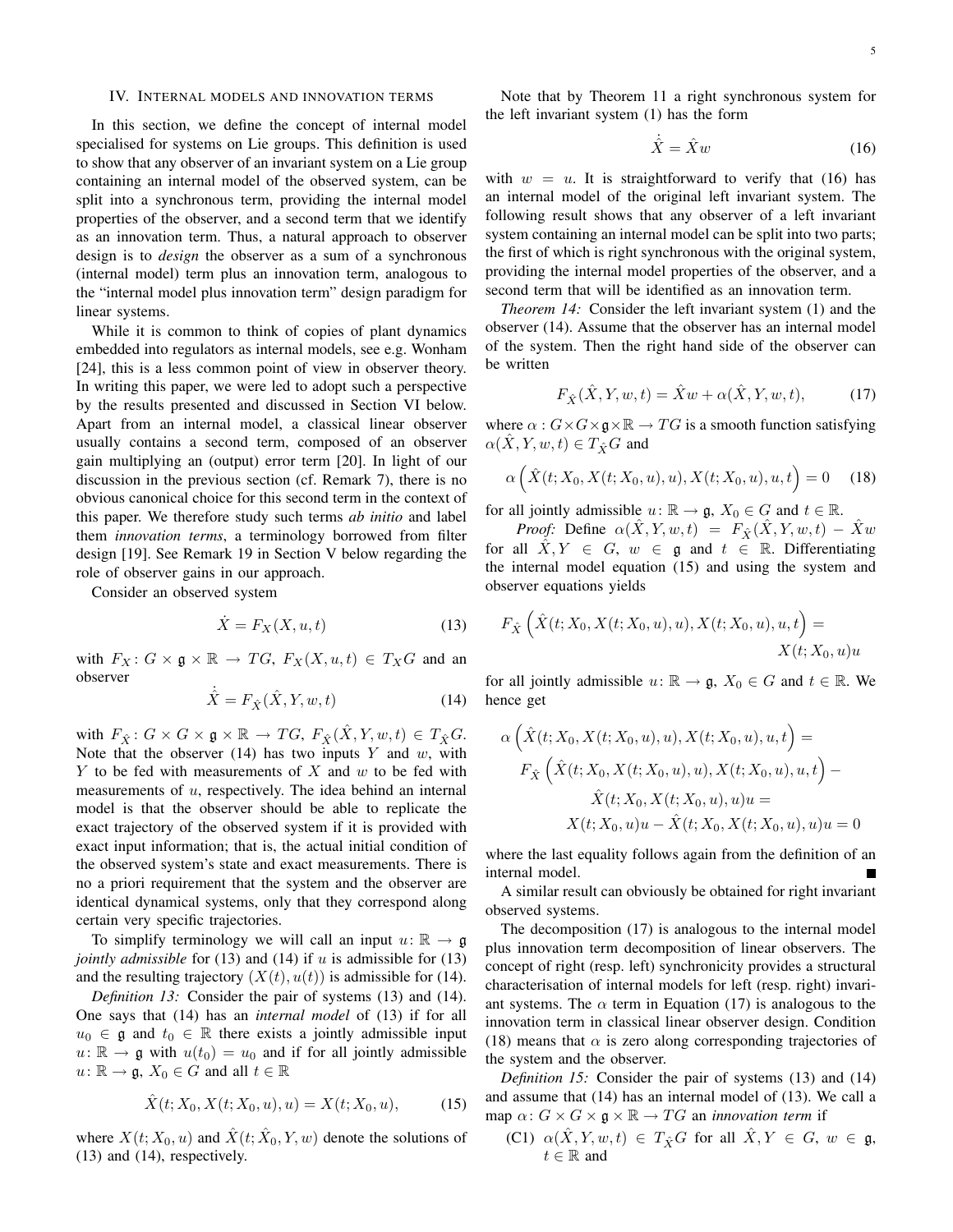(C2)  $\alpha(\hat{X}(t; X_0, X(t; X_0, u), u), X(t; X_0, u), u, t) = 0$ for all jointly admissible  $u: \mathbb{R} \to \mathfrak{g}, X_0 \in G$  and  $t \in \mathbb{R}$ .

Note that the conditions specified in Definition 15 are the least restrictive possible. In general, an innovation term must be chosen carefully to ensure that the trajectory of the observed system is an asymptotically stable limit set of the observer trajectory. We discuss design of the innovation term in Section V.

Note further that Condition (C2) in Definition 15 is equivalent to the following, seemingly stronger, condition

(C2')  $\alpha(Y, Y, w, t) = 0$  for all  $Y \in G$ ,  $w \in \mathfrak{g}$  and  $t \in \mathbb{R}$ . Conditions  $(C2)$  and  $(C2)$  are equivalent due to the existence of a "rich" set of jointly admissible inputs (implied by the internal model, cf. Definition 13).

In summary, we propose the following structure for the design of non-linear observers for invariant systems on Lie groups.

$$
\dot{\hat{X}} = \hat{X}w_l + \alpha(\hat{X}, Y, w_l, t)
$$
 (left observer) (19)

This observer is intended for left invariant observed systems of the form  $(1)$ , with Y receiving measurements of X and  $w_l$  receiving measurements of  $u$ . Note that this observer is in general not left invariant, since  $\alpha$  need not be left invariant.

$$
\dot{\hat{X}} = w_r \hat{X} + \alpha(\hat{X}, Y, w_r, t) \quad \text{(right observer)} \tag{20}
$$

Correspondingly, this observer is intended for right invariant observed systems of the form  $(2)$ , with Y receiving measurements of X and  $w_r$  receiving measurements of v. Note that this observer is in general not right invariant.

## V. GRADIENT OBSERVERS

In this section, we present an approach to choosing innovation terms for non-linear observers of the form (19) and (20) based on using the gradient descent direction of a suitable cost function. A similar approach has been proposed in [25] for the vector space setting.

Let  $f: G \times G \to \mathbb{R}$  be a smooth, non-negative cost function. Furthermore, let the diagonal  $\Delta = \{(X, X) | X \in G\}$  consist of global minima of  $f$ . Recall that the Riemannian gradient of f with respect to the product metric  $\langle \cdot, \cdot \rangle_p$  on  $G \times G$  is defined by

$$
\langle \operatorname{grad} f(\hat{X},Y),(\eta,\zeta)\rangle_p = df(\hat{X},Y)(\eta,\zeta)
$$

for all  $\hat{X}, Y \in G$ ,  $\eta \in T_{\hat{X}}G$ ,  $\zeta \in T_Y G$ . Since we use the product metric, the gradient splits into the gradients with respect to the first and second parameter, i.e.

$$
\langle \operatorname{grad} f(\hat{X}, Y), (\eta, \zeta) \rangle_p =
$$
  
 
$$
\langle \operatorname{grad}_1 f(\hat{X}, Y), \eta \rangle + \langle \operatorname{grad}_2 f(\hat{X}, Y), \zeta \rangle.
$$

We propose to use the gradient of  $f$  with respect to the first parameter as an innovation term  $\alpha$  in the design of observers. Given the observed system (1) (resp. (2)) then the design of the observer is

$$
\dot{\hat{X}} = \hat{X}w_l - \text{grad}_1 f(\hat{X}, Y), \quad \text{(left observer)} \tag{21}
$$

respectively

$$
\dot{\hat{X}} = w_r \hat{X} - \text{grad}_1 f(\hat{X}, Y). \quad \text{(right observer)} \tag{22}
$$

It remains to analyze the dynamics associated with this choice and show that the observer trajectory asymptotically converges to the observed system's trajectory.

## *A. Error dynamics*

To understand the stability of the proposed observers (21) and (22) we analyze the case where exact measurements of the input  $u$  (resp.  $v$ ) of system (1) (resp. (2)) as well as exact measurements of the state  $X$  are available. In terms of the variables introduced in Section IV one has  $Y = X$  and  $w_l = u$ (resp.  $w_r = v$ ) in the case of the observer for a left (resp. right) invariant system.

The following result is used in the development later in the section.

*Lemma 16:* Let G be a Lie group. Let  $f: G \times G \to \mathbb{R}$ be a left invariant cost function and take a left invariant Riemmanian metric. Then for all  $X, Y, Z \in G$ 

$$
T_X L_{Y^{-1}}
$$
 grad<sub>1</sub>  $f(X, YZ) = \text{grad}_1 f(Y^{-1}X, Z).$ 

If  $f$  and the Riemmanian metric are right invariant, then for all  $X, Y, Z \in G$ 

$$
T_X R_{Z^{-1}} \operatorname{grad}_1 f(X, YZ) = \operatorname{grad}_1 f(XZ^{-1}, Y).
$$

*Proof:* If f is left invariant, then  $f \circ L_Y = f$ . Using this fact and the standard rules for transformations of Riemannian gradients, we have that

grad<sub>1</sub> 
$$
f(Y^{-1}X, Z) = \text{grad}_1(f \circ L_Y)(Y^{-1}X, Z)
$$
  
=  $(T_{Y^{-1}X}L_Y)^* \text{grad}_1 f(X, YZ),$ 

where  $(T_{Y^{-1}X}L_Y)^*$  denotes the Hilbert space adjoint of the linear map  $T_{Y^{-1}X}L_Y$ . Since the Riemannian metric is left invariant, we have that  $(T_{Y^{-1}X}L_Y)^* = T_X L_{Y^{-1}}$ . The right invariant case follows from an analogous argument.

To analyze the asymptotic stability of the observer trajectory to the observed system's trajectory it is convenient to consider the dynamics of the error functions  $E_r$  and  $E_l$  and prove that their trajectories converge to the identity element of the Lie group. Since  $E_r$  and  $E_l$  are non-degenerate, this will imply the desired asymptotic stability. In particular, under suitable invariance conditions on the cost function and the Riemannian metric the error dynamics for the "correct" invariant error are autonomous. This relationship between the "correct" type of invariance and autonomy of the error dynamics has also been observed by Bonnabel et al. in [18].

*Theorem 17:* Consider the left invariant system (1). Let f:  $G \times G \to \mathbb{R}$  be a right invariant cost function and take a right invariant Riemannian metric on G. Consider the left observer dynamics (21). Then the error dynamics of the right invariant error  $E_r$  (5) are given by

$$
\dot{E}_r = -\operatorname{grad}_1 f(E_r, e).
$$

If the right invariant system (2) is considered with a left invariant cost function and Riemannian metric along with the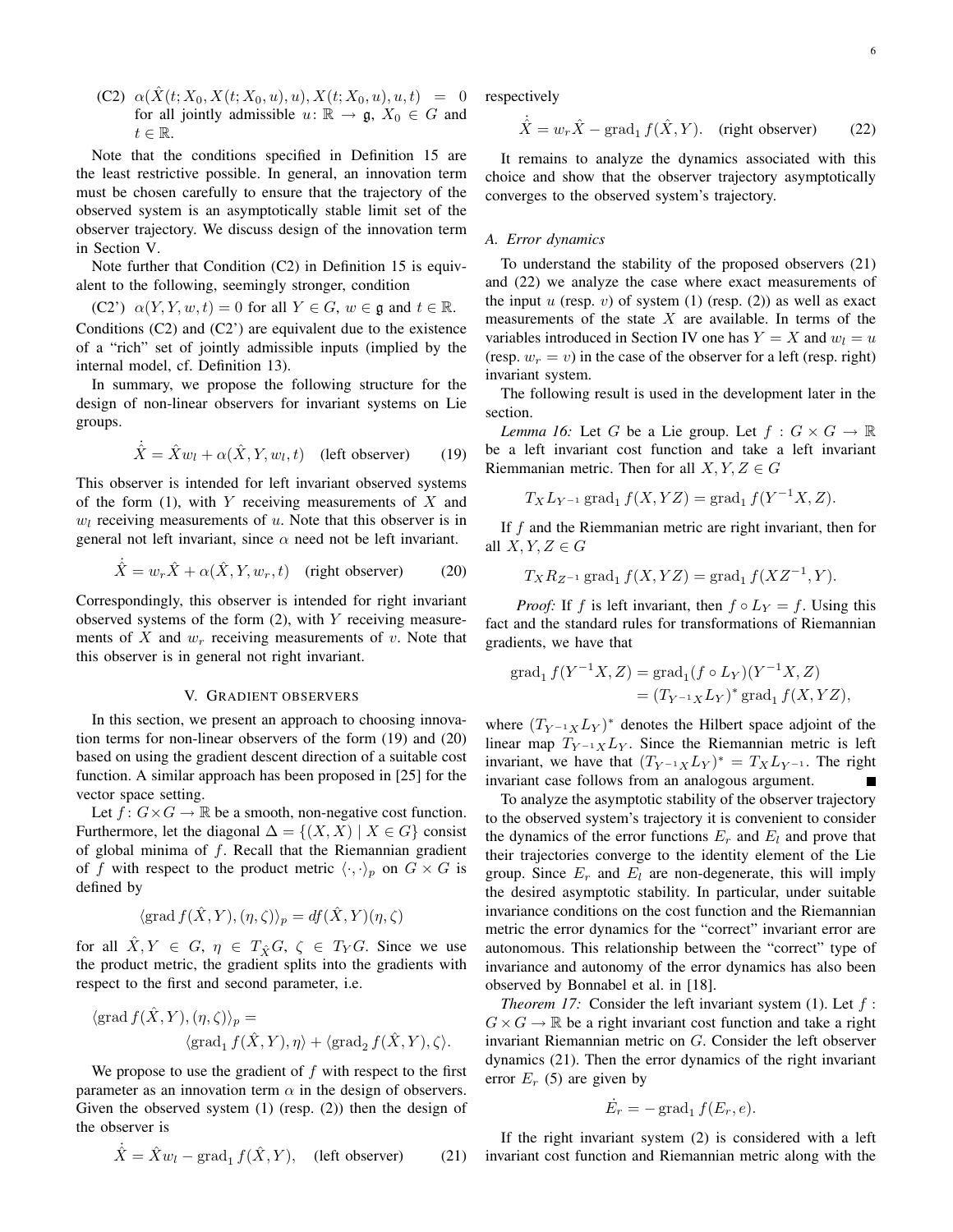right observer dynamics (22), then the error dynamics of the left invariant error  $E_l$  (6) are given by

$$
\dot{E}_l = -\operatorname{grad}_1 f(E_l, e).
$$

*Proof:* Directly from the system equations and the equations of the left observer it follows that

$$
\dot{E}_r = -T_{\hat{X}} R_{X^{-1}} \operatorname{grad}_1 f(\hat{X}, Y)
$$
  
= 
$$
-T_{\hat{X}} R_{X^{-1}} \operatorname{grad}_1 f(\hat{X}, X).
$$

Using Lemma 16 and the right invariance of  $f$  and the Riemannian metric, we get that

$$
\dot{E}_r = -\text{grad}_1 f(\hat{X}X^{-1}, e) = -\text{grad}_1 f(E_r, e).
$$

The result for the right observer follows from an analogous argument.

The gradient dynamics of the error yield the following convergence result in the noise-free case.

*Theorem 18:* Assume that  $Y \mapsto f(Y, e)$  is a Morse-Bott function with a global minimum at  $e$  and no other local minima. If f and the Riemannian metric on  $G$  are both right invariant, then both errors  $E_r$  and  $E_l$  of the left observer (21) converge to  $e$  for generic initial conditions. Furthermore, the convergence of  $E_r$  is locally exponential near e. If f and the Riemannian metric on  $G$  are both left invariant, then both errors  $E_r$  and  $E_l$  of the right observer (22) converge to e for generic initial conditions. Furthermore, the convergence of  $E_l$ is locally exponential near e.

*Proof:* Let us consider the left observer. The gradient structure of the error dynamics (Theorem 17) and the conditions on the cost function yield the monotonic convergence of  $f(E_r, e)$  and therefore the convergence of  $E_r$  to e. As f is a Morse-Bott function, the convergence of  $f(E_r, e)$  is exponential near  $e$ . Since convergence of  $E_r$  to  $e$  implies the convergence of  $E_l$  to  $e$ , we get the convergence of the left invariant error, too. The result for the right observer is proved by an analogous argument.

*Remark 19:* In the right-invariant case of Theorem 18 above, if we pull back the Hessian Hess<sub>1</sub>  $f(E_r, e)$  of  $E_r \mapsto$  $f(E_r, e)$  in normal coordinates, we obtain the linearisation of the pull-back of  $E_r \mapsto -\text{grad}_1 f(E_r, e)$ . Thus the rate of convergence of  $E_r$  to e is determined by the eigenvalues of  $Hess<sub>1</sub> f(E<sub>r</sub>, e)$ . More precisely, we get the bound

$$
dist(E_r(t), e) \le C \exp(-t\sigma)
$$

locally around  $e$ , where dist denotes the Riemannian distance,  $C > 0$  is a constant and  $\sigma$  is a lower bound for the eigenvalues of Hess<sub>1</sub>  $f(E_r, e)$ . Such a lower bound exists due to our assumptions on  $f$ . Now, if we scale the cost function  $f$  by a positive constant  $r > 0$ , i.e. if we use  $r \cdot f$  instead of f, the exponential rate of local convergence is scaled accordingly, i.e.  $\sigma$  is replaced by  $r \cdot \sigma$  and C by a different constant in the estimate above. We can hence think of  $r$  as the analogue of a classical observer gain.

*Remark 20:* Consider the left invariant system (1) and noisy measurements  $w_l = u + \delta$  and  $Y = N_l X$ , with additive driving noise  $\delta \in \mathfrak{g}$  and left multiplicative state noise  $N_l \in G$ . A straightforward calculation yields

$$
\dot{E_r} = \mathrm{Ad}_{\hat{X}} \, \delta E_r - \mathrm{grad}_1 \, f(E_r, N_l)
$$

for the canonical right invariant error of the left observer (21). There is an analogous formula for the canonical left invariant error of the right observer (22), this time best expressed in terms of right multiplicative state noise  $Y = X N_r$ . It is intuitively clear that suitably bounded noise will yield at least a practical stability result in these cases.

Theorems 17 and 18 are the main results of this section. Together, these results provide a template for the design of non-linear observers for invariant systems on a Lie-group, Equations (21) and (22). There is still an outstanding question of how to find suitable cost functions that we will address in Section V-C. In the remainder of this section, we consider some of the special cases that were not addressed in Theorems 17 and 18.

The convergence result in Theorem 18 raises the question of what the dynamics of the other error, i.e.  $E_l$  for the left observer and  $E_r$  for the right observer, looks like and if its cost converges monotonically to  $f(e, e)$ . Under suitable invariance conditions, one obtains the following result on the dynamics of the other errors for each observer.

*Theorem 21:* Consider the left invariant system  $(1)$ . Let  $f$ :  $G \times G \to \mathbb{R}$  be a left invariant cost function and take a left invariant Riemannian metric on G. Consider the left observer dynamics (21). Then the error dynamics of the left invariant error  $E_l$  are

$$
\dot{E}_l = (T_e L_{E_l} - T_e R_{E_l})u - \text{grad}_1 f(E_l, e)
$$

$$
= (E_l u - u E_l) - \text{grad}_1 f(E_l, e).
$$

If the right invariant system (2) is considered with a right invariant cost function and Riemannian metric along with the right observer dynamics (22), then the error dynamics of the right invariant error  $E_r$  are

$$
\dot{E}_r = (T_e R_{E_r} - T_e L_{E_r})v - \text{grad}_1 f(E_r, e)
$$

$$
= (vE_r - E_r v) - \text{grad}_1 f(E_r, e).
$$

*Proof:* Let us consider the left observer. Using Lemmas 10 and 16 one obtains

$$
\dot{E}_{l} = -T_{X^{-1}} R_{\hat{X}} T_{e} L_{X^{-1}} T_{X} R_{X^{-1}} T_{e} L_{X} u + T_{\hat{X}} L_{X^{-1}} T_{e} L_{\hat{X}} u \n- T_{\hat{X}} L_{X^{-1}} \text{grad}_{1} f(\hat{X}, Y) \n= (T_{\hat{X}} L_{X^{-1}} T_{e} L_{\hat{X}} - T_{X^{-1}} R_{\hat{X}} T_{e} R_{X^{-1}}) u \n- T_{\hat{X}} L_{X^{-1}} \text{grad}_{1} f(\hat{X}, X) \n= (T_{e} L_{E_{l}} - T_{e} R_{E_{l}}) u - \text{grad}_{1} f(E_{l}, e).
$$

The statement for the right observer follows from an analogous calculation.

It is interesting to consider the case of a bi-invariant cost function f. In this case it is possible to show that the nongradient term in the error dynamics (Theorem 21) is *passive* with respect to the cost, i.e. an element of the kernel of the differential of the cost.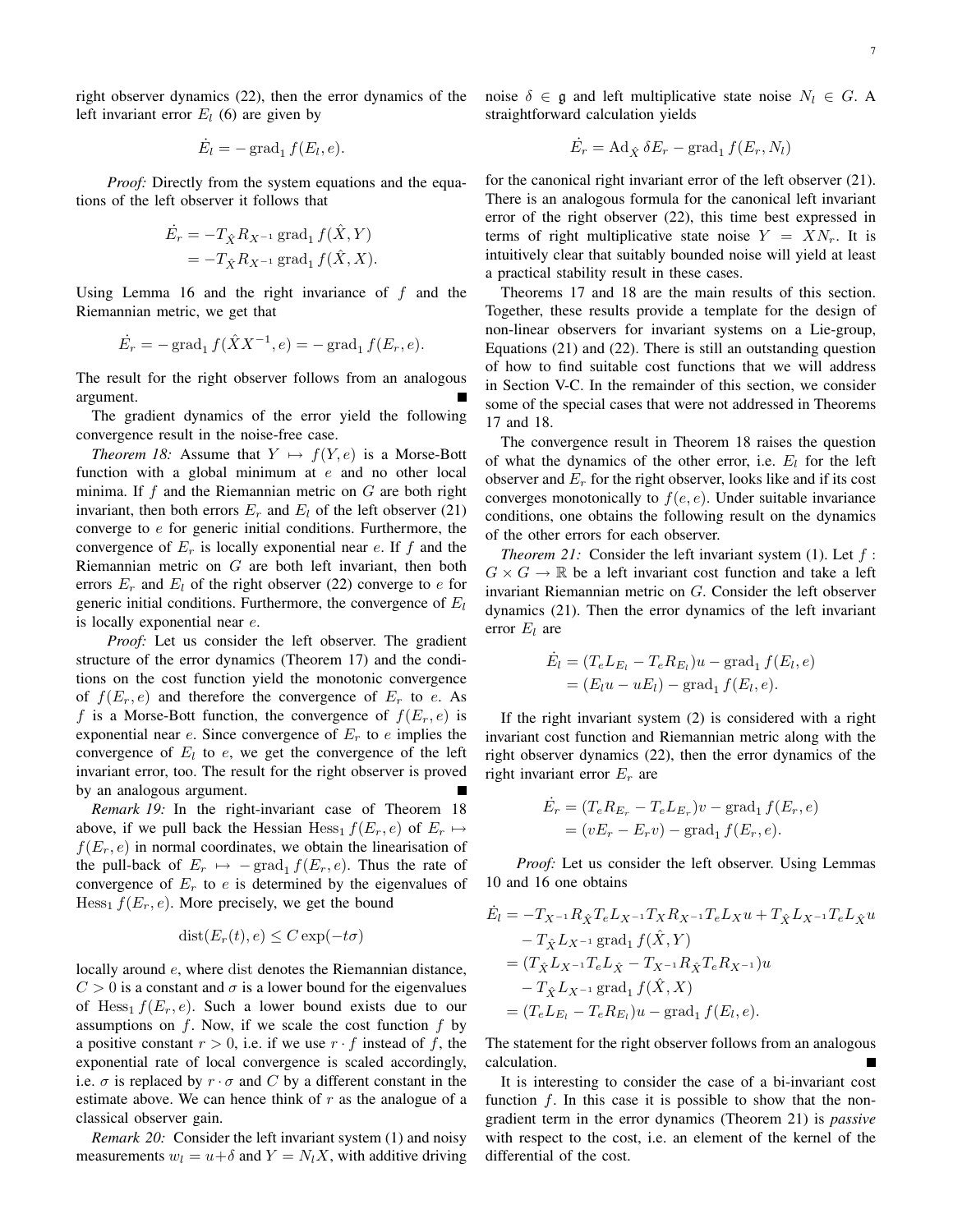*Lemma 22:* Consider a Lie-group G with Lie-algebra g. Assume that there exists a bi-invariant cost  $f: G \times G \to \mathbb{R}$ . Then for all  $u, v \in \mathfrak{g}$  and any  $E_l, E_r \in G$ 

$$
\langle (T_e L_{E_l} - T_e R_{E_l})u, \text{grad}_1 f(E_l, e) \rangle = 0,
$$
  

$$
\langle (T_e R_{E_r} - T_e L_{E_r})v, \text{grad}_1 f(E_r, e) \rangle = 0.
$$

*Proof:* For all  $u \in \mathfrak{g}$  we have by the bi-invariance of f and standard transformation rules for the gradient that

$$
\langle T_e L_{E_l} u, \text{grad}_1 f(E_l, e) \rangle = \langle u, (T_e L_{E_l})^* \text{grad}_1 f(E_l, e) \rangle
$$
  

$$
= \langle u, \text{grad}_1 f(e, E_l^{-1}) \rangle
$$
  

$$
= \langle u, (T_e R_{E_l})^* \text{grad}_1 f(E_l, e) \rangle
$$
  

$$
= \langle T_e R_{E_l} u, \text{grad}_1 f(E_l, e) \rangle.
$$

This yields the first equation. The other equation follows from an analogous argument.

*Proposition 23:* Consider the left invariant system (1). Let  $f: G \times G \to \mathbb{R}$  be a bi-invariant cost function and take a left invariant Riemannian metric on G. Consider the left observer dynamics (21). Then the time derivative of the cost function along trajectories of (1) and (21) is given by

$$
\frac{\mathrm{d}}{\mathrm{d}t}f = -||\operatorname{grad}_1 f(E_l, e)||^2.
$$

The analogous result holds for a right invariant Riemannian metric on G and the right observer dynamics (22).

*Proof:* Consider the left invariant case. The differential of  $f$  is given by

$$
\frac{\mathrm{d}}{\mathrm{d}t}f = \langle \mathrm{grad}_1 f(E_l, e), (T_e L_{E_l} - T_e R_{E_l})u - \mathrm{grad}_1 f(E_l, e) \rangle
$$
  
= -\langle \mathrm{grad}\_1 f(E\_l, e), \mathrm{grad}\_1 f(E\_l, e) \rangle  
= -|| \mathrm{grad}\_1 f(E\_l, e) ||^2

by applying Lemma 22. The analogous result for right invariant dynamics is similarly direct.

The above result can be developed into a convergence result analogous to Theorem 18. In practice, the case that is of most interest is when both the cost function and the metric are biinvariant, a situation that occurs for the attitude estimation example on  $SO(3)$ . In this case the following convergence result is obtained.

*Corollary 24:* Consider the left invariant system (1) and the right invariant system  $(2)$ . Assume that G admits a bi-invariant metric and let  $f: G \times G \to \mathbb{R}$  be a bi-invariant cost function. Assume that  $Y \mapsto f(Y, e)$  is a Morse-Bott function with a global minimum at e and no other local minima.

For both the left and right observers (21) and (22), respectively, then both  $E_r$  and  $E_l$  converge to e for generic initial conditions. The convergence is locally exponential near e.

*Proof:* The locally exponential convergence of one type of error for each observer is shown in Theorem 18. The locally exponential convergence of the other error follows from the structure of the error dynamics, cf. Theorem 21, and Proposition 23 by a straightforward Lyapunov argument.

# *B. Example: Attitude estimation on* SO(3)

We revisit Example 2 on the special orthogonal group  $SO(3)$ . The left invariant attitude kinematics are

$$
\dot{R} = R\Omega,
$$

where  $R$  denotes the attitude of a coordinate frame fixed to a rigid body in 3D-space relative to an inertial frame and  $\Omega$  encodes the angular velocity measured in the body-fixed frame. The velocity measurements are given by  $w_l = \Omega$ and the state measurements are given by  $Y = R$ . The right invariant and left invariant errors have the form  $E_r = \hat{R}R^{\top}$ and  $E_l = R^{\top} \hat{R}$ , respectively.

We define the cost function  $f(\hat{R}, Y) = \frac{k}{2} ||\hat{R} - Y||_F^2$ , with  $\|\cdot\|_F$  the Frobenius matrix norm and k a positive constant. Since the Frobenius norm is invariant under orthogonal transformations it follows that  $f$  is bi-invariant. Moreover, the standard Riemannian metric on  $SO(3)$ , induced by the Euclidean inner product on  $\mathbb{R}^{3\times3}$  restricted to the Lie-algebra of skew symmetric matrices, is also bi-invariant. Let us recall the wellknown methods to calculate the gradient of  $R \mapsto f(R, Y)$ , see e.g. [26]. As we use the induced metric on  $SO(3)$ , the gradient is given by the orthogonal projection of the Euclidean gradient in  $\mathbb{R}^{3\times3}$  to the tangent space of SO(3). This projection to  $T_{\hat{B}}$  SO(3) can be readily calculated to be  $Z \mapsto \hat{R} \mathbb{P}(\hat{R}^\top Z)$ , where  $P$  denotes the orthogonal projection onto the skewsymmetric matrices, that is  $\mathbb{P}(Z) = \frac{1}{2}(Z - Z^{\top})$ . Since the Euclidean gradient of  $\hat{R} \mapsto f(\hat{R}, Y)$  is just  $k(\hat{R} - Y)$ , this yields that grad<sub>1</sub>  $f(\tilde{R}, Y) = k\hat{R}\mathbb{P}(I - \hat{R}^{\top}Y) = -k\hat{R}\mathbb{P}(\hat{R}^{\top}Y)$ . Hence we have the observer

$$
\dot{\hat{R}} = \hat{R}w_l + k\hat{R}\mathbb{P}(\hat{R}^\top Y) \quad \text{(left observer)}
$$

which coincides with the passive filter

$$
\dot{\hat{R}} = \hat{R}\Omega + k\hat{R}\mathbb{P}(\hat{R}^\top R)
$$

proposed in [8], [6] (recall that  $w_l = \Omega$  and  $Y = R$  in the noise free case).

Starting with right invariant attitude kinematics

$$
\dot{R}=\Pi R
$$

and measurements  $w_r = \Pi$  and  $Y = R$ , we have the observer

$$
\dot{\hat{R}} = w_r \hat{R} + k \hat{R} \mathbb{P} (\hat{R}^\top Y) \text{ (right observer)}
$$

which, using  $w_r = \Pi = \text{Ad}_R \Omega$  and  $Y = R$ , coincides with the direct filter

$$
\dot{\hat{R}} = \operatorname{Ad}_R \Omega \hat{R} + k \operatorname{Ad}_{\hat{R}} \mathbb{P} (\hat{R}^\top R) \hat{R}
$$

discussed in [8], [6] but also extensively studied over the last ten years by a range of authors  $[4]$ ,  $[5]$ ,  $[7]$ ,  $[9]$ ,  $[10]$ .

#### *C. Construction of invariant cost functions*

In this section we investigate the question of finding invariant cost functions on Lie groups.

For a left invariant system, Theorem 17 shows that the canonical right invariant error for the left observer has gradient dynamics if the cost and Riemannian metric are right invariant. A right invariant Riemannian metric can easily be constructed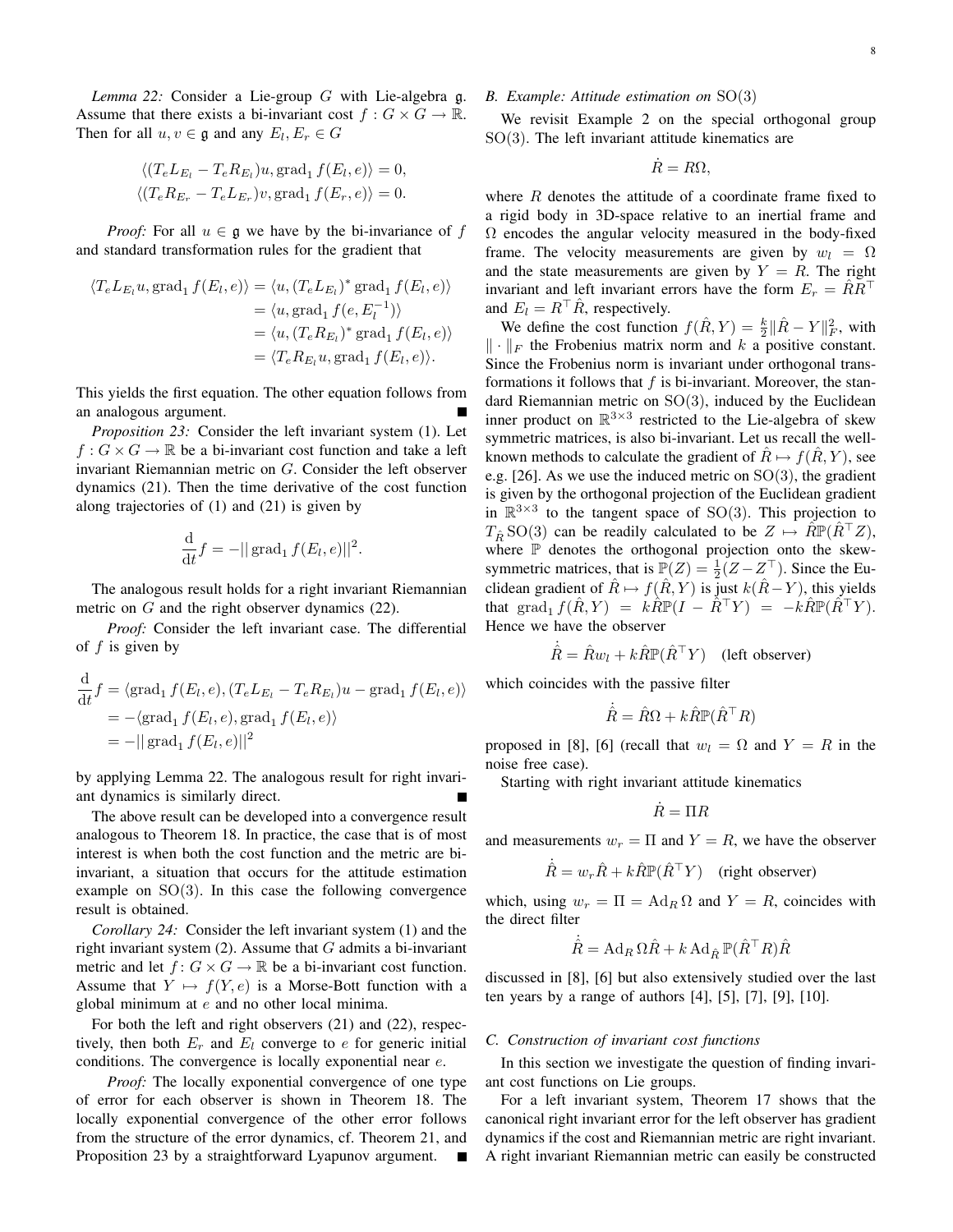on any Lie group by transporting an inner product on the Lie algebra to other tangent spaces by right translation. However, it is a priori not clear how to obtain a right invariant cost function, in particular if the group is non-compact. For example, the most natural cost function on SE(3) (cf. Example 3) would be

$$
f((R, p), (Y, y)) = ||R - Y||2 + ||p - y||2, \qquad (23)
$$

however, it is easily verified that this cost function is not right invariant. It should be noted that finding a Morse-Bott cost function is usually fairly straightforward, (23) is an example of such a function, the challenge lies in ensuring the function chosen has the desired invariance properties. The next proposition provides a method to obtain an invariant cost function on a Lie group given that a suitable Morse-Bott function on  $G$  is available.

*Proposition 25:* Let G be a Lie group and let  $g: G \to \mathbb{R}$ be a smooth function. Then  $f: G \times G \to \mathbb{R}$ ,  $f(X, Y) =$  $g(XY^{-1})$  is a smooth, right invariant function. Furthermore, if  $g$  is a Morse-Bott function with a unique global minimum at e and no further local minima, then  $Y \mapsto f(Y, e)$  is Morse-Bott with a global minimum at e and no further local minima.

*Proof:* The smoothness of f is obvious. For all  $X, Y, Z \in$ G we have  $f(XZ, YZ) = g(XY^{-1}) = f(X, Y)$  and thus f is right invariant. The second statement follows directly from  $f(Y, e) = g(Y)$  for all  $Y \in G$ .

An analogous construction yields a left-invariant cost function. Furthermore, we can obtain a right invariant cost function from any left invariant cost function and vice-versa from the following result.

*Proposition 26:* Let G be a Lie group and let  $f: G \times G \rightarrow$ R be a left invariant function. Then  $\tilde{f}: G \times G \to \mathbb{R}$  defined by

$$
\tilde{f}(X,Y) = f(X^{-1}, Y^{-1})
$$

is a right invariant function. Furthermore, if  $Y \mapsto f(Y, e)$  is a Morse-Bott function such that  $e$  is the only local minimum and a global minimum, then  $Y \mapsto f(Y, e)$  has the same properties.

*Proof:* The right invariance is checked by a straight forward calculation. The second statement follows from the fact that the map inv:  $G \rightarrow G, X \mapsto X^{-1}$  is a global diffeomorphism.

## *D. Example: Pose estimation on* SE(3)

As an application of the cost function construction above, let us recall Example 3, the special Euclidean group SE(3). The system on  $SE(3)$  is given by

$$
\frac{\mathrm{d}}{\mathrm{d}t}\left(R(t) \quad p(t)\right) = \begin{pmatrix} R\Omega & RV \end{pmatrix},\,
$$

where  $R$  resp.  $p$  are the attitude resp. position of a coordinate frame fixed to a rigid body in 3D-space relative to an inertial frame,  $\Omega$  denotes the angular velocity and V denotes the linear velocity, both measured in the body-fixed frame. As mentioned before, the natural cost function  $(23)$  on  $SE(3)$  is not right invariant, and hence Theorem 18 cannot be applied. However, Proposition 25 yields a construction procedure for a right invariant cost function. For this we need to choose a suitable function q on  $SE(3)$ . We use

$$
g(R, p) = \frac{1}{2} (||R - I||^{2} + ||p||^{2}).
$$

It is straightforward (although tedious) to verify that  $q$  is a Morse-Bott function with a unique global minimum at  $(I, 0)$ and no further local minima. Proposition 25 yields the right invariant cost function

$$
f((\hat{R}, \hat{p}), (Y, y)) = g((\hat{R}, \hat{p})(Y, y)^{-1})
$$
  
= 
$$
\frac{1}{2} (\|\hat{R} - Y\|^2 + \|\hat{p} - \hat{R}Y^{\top}y\|^2).
$$

Note that

$$
f((\hat{R}, \hat{p}), (Y, y)) =
$$
  

$$
\frac{1}{2} (\|\hat{R}^{\top} - Y^{\top}\|^2 + \| - \hat{R}^{\top}\hat{p} - (-Y^{\top}y)\|^2).
$$

Hence we can view  $f$  also as the result of applying Proposition 26 to the cost function (23). In order to construct a left observer, such that Theorem 18 can be applied, we also need a right invariant Riemannian metric. Note that  $T_{(I,0)}R_{(\hat{R},\hat{p})}(\Omega,V) = (\Omega \hat{R}, V + \Omega \hat{p})$  for all  $(\hat{R}, \hat{p}) \in \text{SE}(3)$ and  $(\Omega, V) \in \mathfrak{se}(3)$ . Hence we can define a Riemannian metric by

$$
\langle (\Omega_1 \hat{R}, V_1 + \Omega_1 \hat{p}), (\Omega_2 \hat{R}, V_2 + \Omega_2 \hat{p}) \rangle = \text{tr}(\Omega_1^\top \Omega_2) + V_1^\top V_2^\top
$$

for all  $(\Omega_1 \hat{R}, V_1 + \Omega_1 \hat{p}), (\Omega_2 \hat{R}, V_2 + \Omega_2 \hat{p}) \in T_{(\hat{R}, \hat{p})}$  SE(3). Note, that we have used the representation of tangent vectors by right translation of the Lie algebra in this definition. For our filter we have to calculate the gradient with respect to the Riemannian metric. As a first step we derive a closed formula for the differential of f with respect to the first variable.

$$
d_1 f((\hat{R}, \hat{p}), (Y, y))(\Omega \hat{R}, V + \Omega \hat{p})
$$
  
= 
$$
- \operatorname{tr}(\Omega \hat{R} Y^T) + \langle \hat{p} - \hat{R} Y^\top y, V \rangle.
$$

Hence we have the following formula for the gradient,

grad<sub>1</sub> 
$$
f((\hat{R}, \hat{p}), (Y, y))
$$
  
=  $T_{(I,0)}R_{(\hat{R}, \hat{p})}(\mathbb{P}(\hat{R}Y^{\top}), \hat{p} - \hat{R}Y^{\top}y)$   
=  $T_{(I,0)}L_{(\hat{R}, \hat{p})}Ad_{(\hat{R}, \hat{p})^{-1}}(\mathbb{P}(\hat{R}Y^{\top}), \hat{p} - \hat{R}Y^{\top}y),$ 

where  $\mathbb P$  again denotes the orthogonal projection onto the skew-symmetric matrices. To obtain a representation of  $\operatorname{grad}_1 f$  as left-translated elements of  $\mathfrak{se}(3)$  we check that

$$
\begin{aligned} \mathrm{Ad}_{(\hat{R},\hat{p})^{-1}}(\mathbb{P}(\hat{R}Y^{\top}),\hat{p}-\hat{R}Y^{\top}y) &= \\ (\mathbb{P}(Y^{\top}\hat{R}),\hat{R}^{\top}\hat{p}-Y^{\top}y+\hat{R}^{\top}\mathbb{P}(\hat{R}Y^{\top})\hat{p}). \end{aligned}
$$

Assume now that we measure the angular and linear velocities  $(w_{\Omega}, w_{V}) = (\Omega, V)$  and the system state  $(Y, y) = (R, p)$ . Using the construction above we get the left filter

$$
\dot{\hat{R}} = \hat{R}w_{\Omega} - \hat{R}\mathbb{P}(Y^{\top}\hat{R})
$$

$$
\dot{\hat{p}} = \hat{R}w_{V} - (\hat{p} - \hat{R}Y^{\top}y) - \mathbb{P}(\hat{R}Y^{\top})\hat{p}.
$$

By Proposition 25, and since  $q$  was a suitable Morse-Bott function, we can apply Theorem 18 and see that the right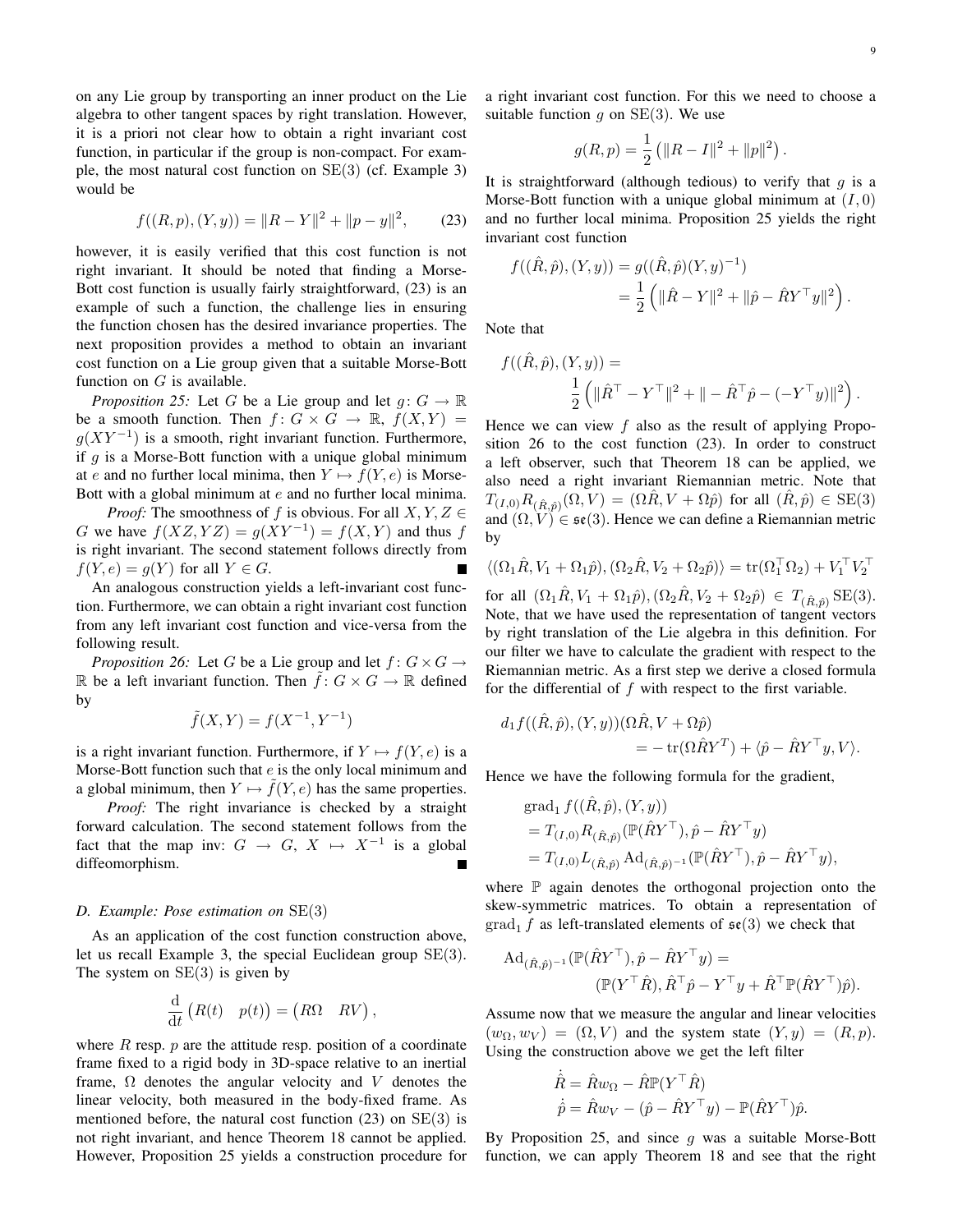invariant error for this observer converges to the identity for generic initial values.

To the best of our knowledge, the above observer on SE(3) has not been proposed in the literature before. Previous work by two of the authors  $[14]$  yielded an observer on  $SE(3)$ with exactly the same structure, but with the last term in the  $\hat{p}$ -equation, i.e.  $-\mathbb{P}(\hat{R}Y^{\top})\hat{p}$ , replaced by  $-\hat{R}Y^{\top}\mathbb{P}(\hat{R}Y^{\top})y$ . Moreover, Lyapunov-type stability results were proven in that paper for the observers including or not including that term, respectively.

## VI. GRADIENT-LIKE OBSERVERS

In this section we relax the invariance requirements placed on the cost function we have used to design the innovation term in our gradient observers and consider general cost functions. To provide structure for the observer design we require that the error dynamics exhibit autonomous gradient dynamics. This approach leads to a version of an *internal model principle* for invariant systems on a Lie group. The principle states that observers for invariant systems that exhibit gradient dynamics for the canonical invariant errors will contain an internal model of the observed system and can be decomposed into a synchronous term plus an innovation term analogous to that discussed in Section IV. The innovation term is not itself a gradient term unless the cost function has the invariance properties discussed in Section V and we term the resulting observers *gradient-like*. This result sharpens a related structural result in [17] (see also [16]), where less stringent conditions were placed on the error dynamics. Sharpening these requirements allows us to derive an almost global convergence result in a very general context.

*Theorem 27:* Let  $f: G \times G \to \mathbb{R}$  be a smooth cost function. Consider a general left observer for system (1),

$$
\dot{\hat{X}} = F_{\hat{X}}(\hat{X}, Y, w_l, t) \tag{24}
$$

with measurements  $Y = X$  and  $w_l = u$ . Assume that there is a "rich" set of jointly admissible inputs  $u$ . Then the canonical right invariant error  $E_r$  displays gradient dynamics

$$
\dot{E}_r = -\operatorname{grad}_1 f(E_r, e),\tag{25}
$$

if and only if

$$
F_{\hat{X}}(\hat{X}, Y, w_l, t) = \hat{X}w_l - T_{\hat{X}Y^{-1}}R_Y \operatorname{grad}_1 f(\hat{X}Y^{-1}, e).
$$

The analogous result holds for right observers for system (2) with measurements  $Y = X$  and  $w_r = v$ , and the canonical left invariant error  $E_l$ . In this case, the dynamics of the left invariant error are gradient dynamics

$$
\dot{E}_l = -\operatorname{grad}_1 f(E_l, e), \tag{26}
$$

if and only if

$$
F_{\hat{X}}(\hat{X}, Y, w_r, t) = w_r \hat{X} - T_{Y^{-1}\hat{X}} L_Y \operatorname{grad}_1 f(Y^{-1}\hat{X}, e).
$$

*Proof:* Assume that we have an observer (24) with error dynamics (25). We can split  $F_{\hat{X}}(\hat{X}, Y, w_l, t) = \hat{X}w_l + \alpha$  into the synchronization term  $\hat{X}w_l$  and a remainder term  $\alpha$  by defining  $\alpha = F_{\hat{X}}(\hat{X}, Y, w_l, t) - \hat{X}w_l$ . By Lemma 10 and using the same argument as in the proof of Theorem 11, as well as  $w_l = u$ , we see that

$$
\dot{E_r} = T_{\hat{X}} R_{X^{-1}} \alpha.
$$

We see that  $\alpha = -T_{\hat{X}Y^{-1}}R_Y \text{ grad}_1 f(\hat{X}Y^{-1}, e)$  by using  $X = Y$  and (25). In particular,  $\alpha$  is an innovation term in the sense of Section IV. If on the other hand  $F_{\hat{X}}(\hat{X}, Y, w_l, t)$ has the form as given in the Theorem then a straightforward calculation shows that we get the error dynamics (25). The statement for the error dynamics (26) follows analogously.  $\blacksquare$ 

Theorem 27 yields the two gradient-like observers

$$
\dot{\hat{X}} = \hat{X}w_l - T_{\hat{X}Y^{-1}}R_Y \operatorname{grad}_1 f(\hat{X}Y^{-1}, e) \tag{27}
$$

and

$$
\dot{\hat{X}} = w_r \hat{X} - T_{Y^{-1}\hat{X}} L_Y \operatorname{grad}_1 f(Y^{-1}\hat{X}, e).
$$
 (28)

Note that by Lemma 16 these observers coincide with the gradient observers (21) and (22), respectively, if the cost function and the Riemannian metric are right, respectively left, invariant.

*Corollary 28:* Assume that  $Y \mapsto f(Y, e)$  is a Morse-Bott function with a global minimum at  $e$  and no other local minima. Both errors  $E_r$  and  $E_l$  of the left observer (27) and both errors of the right observer  $(28)$  converge to  $e$  for generic initial conditions. Furthermore,  $E_r$  converges locally exponentially to  $e$  for the left observer and  $E_l$  converges locally exponentially to e for the right observer.

*Proof:* The proof is entirely analogous to that of Theorem 18.

*Remark 29:* In the case of noisy measurements  $w_l = u + \delta$ and  $Y = XN_r$ , a straightforward calculation shows that

$$
\dot{E}_r = \text{Ad}_{\hat{X}} \, \delta E_r - T_{E_r N_r^{-1}} R_{X^{-1} N_r X} \, \text{grad}_1 \, f(E_r N_r^{-1}, e)
$$

for the canonical right invariant error of the left gradient-like observer (27). The formula for the canonical left invariant error of the right gradient-like observer (28) is analogous. It is intuitively clear that these systems will have strong practical stability properties.

## VII. CONCLUSION

This paper provides a coherent theory of nonlinear observer design for systems with left (resp. right) invariant kinematics on a Lie group for which one has a right (resp. left) invariant, non-degenerate, Morse-Bott cost function and full measurements. The key contributions are the observer equations (21) and (22) along with Theorems 17 and 18. The results in Section V-C are of practical importance in generating invariant cost functions. Finally, the results presented in Section VI provide a practical design methodology in the case where a non-invariant cost function is considered. A limitation of the approach described in this paper is the requirement for full measurement of both state and velocity. In work in progress, we are investigating the structure of observers for kinematic systems on Lie groups with partial state measurements.